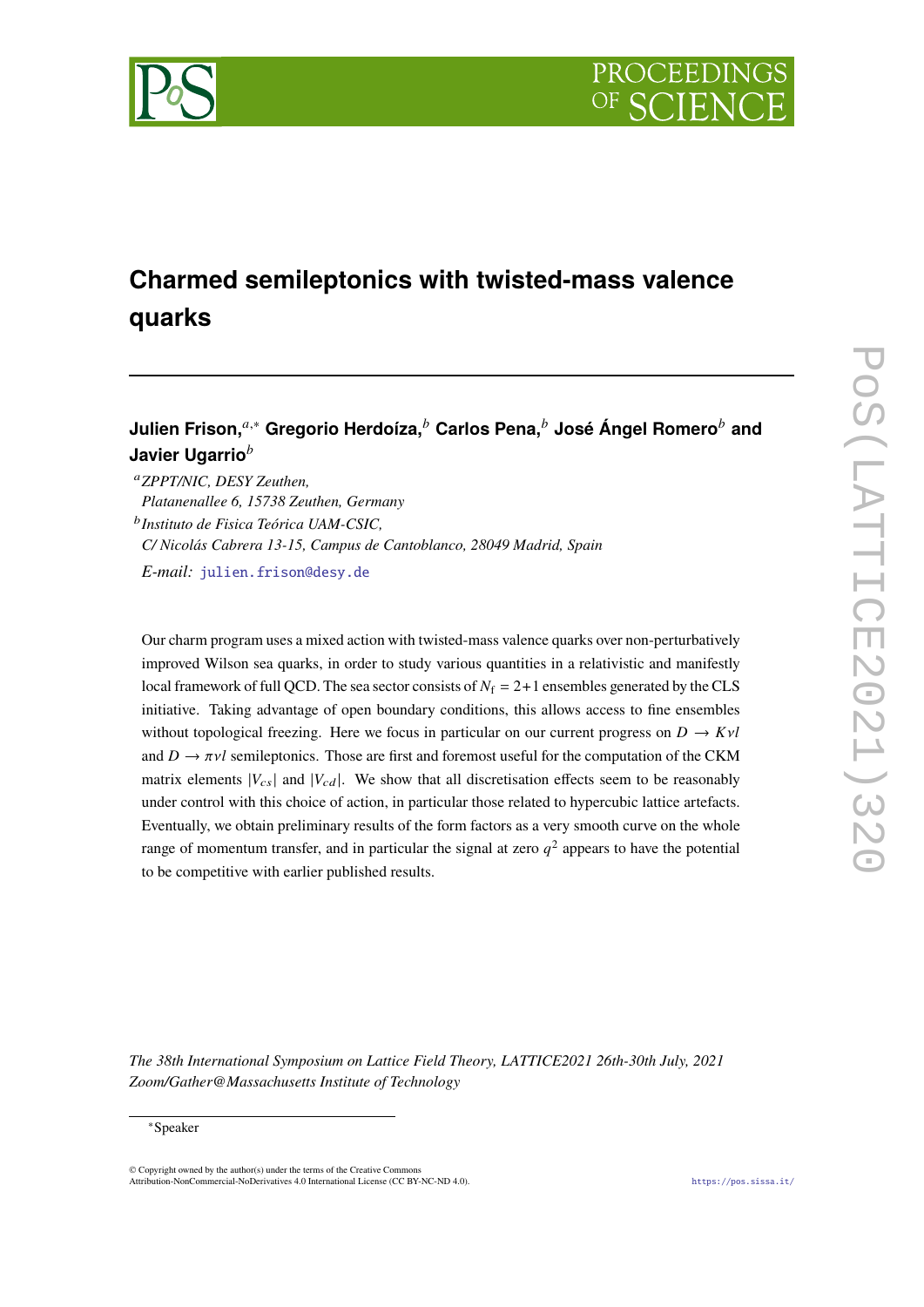# **1. Introduction**

Flavour physics, and in particular heavy flavour physics, is nowadays one of the most active fields of activity in which physics beyond the Standard Model is expected to be observable in the near future. Additionally, most of the fundamental parameters of the Standard Model are flavour-related, and extracting them with the highest possible precision is always desirable. Several experiments are making progress in this direction, such as LHCb and Belle II for the bottom sector or BESIII for the charm sector. They are matched by similar progresses in the theory, where Lattice Field Theory is taking more and more importance. However, many challenges are still ahead and this field is known for some longstanding 'puzzles' such as inclusive-exclusive tensions.

In this work we are first and foremost trying to extract the CKM matrix elements  $|V_{cd(s)}|$ | from  $D \to \pi(K)$  vl semileptonic decays. Semileptonics are one of the main constraints on these matrix elements, together with the related leptonic decays studied in another subproject [\[2\]](#page-8-0). We aim at covering directly the full range of decay kinematics, without relying on model-dependant extrapolations, and doing so with a relativistic and manifestly local lattice action, which offers a cross-check to the dominating staggered results.

At a previous conference [\[1\]](#page-8-1) we presented our framework and sketched a strategy. It involves using a twisted mass term in the valence action, both for the light and heavy quarks, while our CLS  $N_f = 2+1$  configurations contain non-perturbatively improved Wilson light fermions. This gives us some remnants of automatic  $O(a)$  improvement, guaranteeing the absence of  $O(am_c)$  discretisation terms, while preserving the non-perturbative improvement in the sea sector, protecting us from isospin breaking effects in the sea, using only renormalisation factors we already computed, and last but not least not having to generate dedicated configurations. The parameters of the light sector are matched as explained in [\[3\]](#page-8-2).

## **2. Contraction strategy**

Extracting matrix elements typically requires 3-point functions, with asymptotically large time separation between those points. This must be performed for a reasonable cost and with a sufficiently good signal-to-noise ratio, since an exact computation of all 3-point functions with naive all-to-all propagators would be way beyond the capabilities of current supercomputers. We therefore select a limited subset of time separations between the two mesons, a limited subset of momentum choices injected through twisted boundary conditions, and then use three well-established techniques which are stochastic, sequential propagators and the one-hand-trick. Additionally, distance preconditioning (DP) is used to improve the convergence of heavy quark inversions and avoid floating-point errors, so that we keep a good signal at moderately large times. This results in contractions such as Fig. [1.](#page-2-0) The inversions are performed with deflation in the light sector, so that the light and heavy propagators have a similar cost.

## **3. Ensembles and parameters**

We use  $N_f = 2 + 1$  CLS ensembles along the  $Tr[M] = \text{cst line of physics and with open-}$ boundary conditions. This choice of boundary is important to have access to very fine ensembles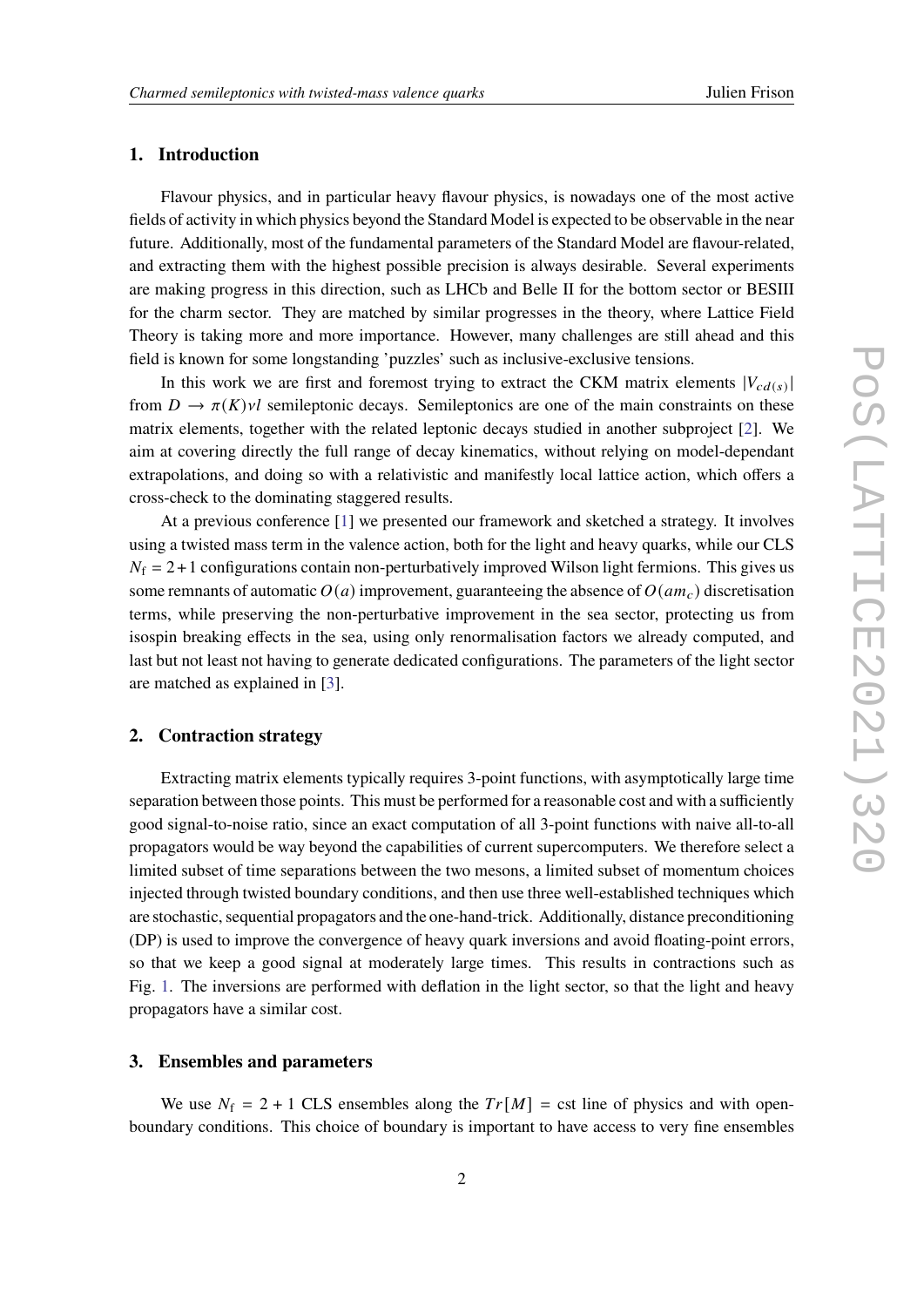<span id="page-2-0"></span>H



**Figure 1:** Contraction for the 3-point function.  $f_1$  and  $f_2$  run over any choice of flavour while  $\vec{p_1}$  and  $\vec{p_2}$  take a few values between 0 and  $\pm 700$  MeV.  $\Delta_t$  is typically fixed to 2 fm, which offers a good compromise between excited state contamination and signal precision, while staying far enough from the open boundaries in time.  $\eta$  represents a  $Z_2$  noise while  $\gamma_5$  multiplies the spectator propagator to form a source for the sequential. Each inversion provides values for any  $t$  and  $\Gamma$ .

<span id="page-2-1"></span>

| id               | $a$ [fm] | $N_{\rm s}$ | $N_{\rm t}$ | $m_\pi$ [MeV] | $m_K$ [MeV] | $m_{\pi}L$ | $\Delta t$ [fm] | $a\mu_c$ |
|------------------|----------|-------------|-------------|---------------|-------------|------------|-----------------|----------|
| H <sub>101</sub> | 0.086    | 32          | 96          | 420           | 420         | 5.8        | 1.3, 1.5, 2.0   | 0.22     |
| H <sub>102</sub> | 0.086    | 32          | 96          | 350           | 440         | 4.9        | 1.5             | 0.22     |
| H <sub>105</sub> | 0.086    | 32          | 96          | 280           | 460         | 3.9        | 1.5, 2.0        | 0.22     |
| H400             | 0.076    | 32          | 96          | 420           | 420         | 5.2        | 1.9.2.7         | 0.21     |
| H <sub>200</sub> | 0.064    | 32          | 96          | 420           | 420         | 4.4        | 2.0, 2.6        | 0.18     |
| N300             | 0.050    | 48          | 128         | 420           | 420         | 5.1        | 1.9, 2.5        | 0.14     |

**Table 1:** Ensembles for which we present preliminary results in this proceedings. A few other ensembles have been analysed but are not reported here. In most cases only a single  $Z_2$  noise has been used.

where the topological tunneling can quickly become an issue, and results in the lattice unnornmalised charm mass being as low as 0.14, as presented in Tab. [1.](#page-2-1) This technique allows for even finer ensembles such as J500 (0.039 fm) which is now available as well and is likely to be added to this project.

In this proceedings we choose to set the focus on a subset of our ensembles which will have a particularly strong influence on the final results. It goes along two lines which can in large part be considered independently:

- First, we need to make sure the discretisation effects are under control, which is easier to look at along the  $m_{ud} = m_s$  line. This is the most important challenge and a test of our framework.
- Then, we also want to see how strong the  $M_{\pi}$  dependence is, which is easier to look at on the coarsest ensembles and without changing any other parameter.

Given the current statistics and our computing resources, the other ensembles are unlikely to provide more than bounds on other subleading effects of lesser interest.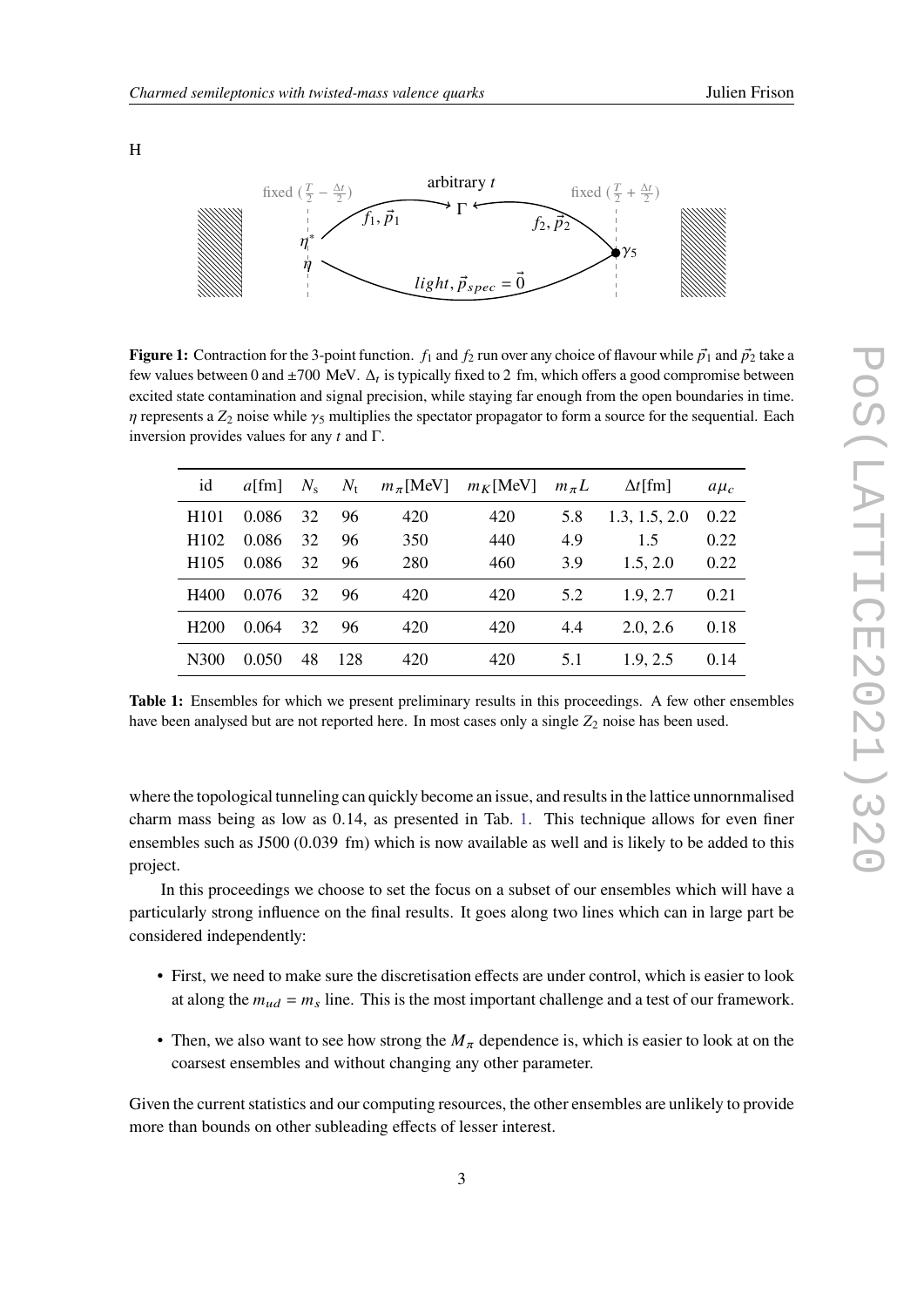# **4. Parametrisation**

The matrix elements between states of the channels of interest are extracted from the 3-point functions

$$
C_{D\to\pi,\Gamma}(t,\Delta_t) = \sum_{m,n} \langle 0 \mid \bar{u}\gamma_5 d \mid \pi, m \rangle \langle \pi, m \mid \bar{d}\Gamma c \mid D, n \rangle \langle D, n \mid \bar{c}\gamma_5 d \mid 0 \rangle e^{-E_{\pi m}(\Delta t - t) - E_{Dn}t} \tag{1}
$$

and we will simply write (in the *physical basis* of twisted mass fermions)

$$
\langle S \rangle = \langle \pi, m \mid \bar{dc} \mid D, n \rangle \quad \text{and} \quad \langle V_{\mu} \rangle = \langle \pi, m \mid \bar{d}\gamma_{\mu}c \mid D, n \rangle. \tag{2}
$$

We use two methods to extract those matrix elements. The main one consist in totally ignoring all excited states, after having chosen  $\Delta t$  sufficiently large, and then building the double ratios

$$
|\langle S \rangle|^2 = 4E_D E_{\pi} \frac{C_{D \to \pi,1}(t,\Delta_t) C_{\pi \to D,1}(t,\Delta_t)}{C_{D \to D,1}(t,\Delta_t) C_{\pi \to \pi,1}(t,\Delta_t)}
$$
  

$$
|\langle \hat{V}_{\mu} \rangle|^2 = 4p_D p_{\pi} \frac{C_{D \to \pi, \gamma_{\mu}}(t,\Delta_t) C_{\pi \to D, \gamma_{\mu}}(t,\Delta_t)}{C_{D \to D, \gamma_{\mu}}(t,\Delta_t) C_{\pi \to \pi, \gamma_{\mu}}(t,\Delta_t)},
$$

where the hat stands for the renormalised quantity, which is automatically obtained thanks to charge conservation in the denominator.

This ratio is symmetric by construction, and the values on the plateau are so strongly autocorrelated that one can simply take the value at the middle time, rather than performing a fit.

On the ensemble H101 we also generated data for several values of  $\Delta t$  and applied a combined multiexponential fit directly on the 2-point and 3-point functions. The correlated  $\chi^2$  is computed for many models and plateaus and fed to a Bayesian average [\[4\]](#page-8-3). The comparison will be discussed very shortly in Sec. [5.3.](#page-5-0)

Another test is offered by the computation of the Ward identities relating  $\langle S \rangle$  and  $\langle \hat{V}_{\mu} \rangle$ .

Once we have extracted the matrix elements, the last step is to solve for the physical form factor given by Lorentz symmetry:

$$
\langle S \rangle = \frac{M_D^2 - M_\pi^2}{\mu_c - \mu_l} f_0(q^2)
$$
  

$$
\langle \hat{V}_\mu \rangle = \left[ P_\mu - q_\mu \frac{M_D^2 - M_\pi^2}{q^2} \right] f_+(q^2) + q_\mu \frac{M_D^2 - M_\pi^2}{q^2} f_0(q^2)
$$

Additionally, one can perform a *z*-expansion of those form factors, which is a conformal mapping of the cut of Fig. [2](#page-4-0) into a circle centered around some  $t_0$ :

$$
z(q^2, t_0) = \frac{\sqrt{t_+ - q^2} - \sqrt{t_+ - t_0}}{\sqrt{t_+ - q^2} + \sqrt{t_+ - t_0}}
$$

While we only need very tiny interpolations between the many kinematics for which we have data. performing them in the  $\zeta$  space is cleaner and makes any model-dependent assumption completely negligible.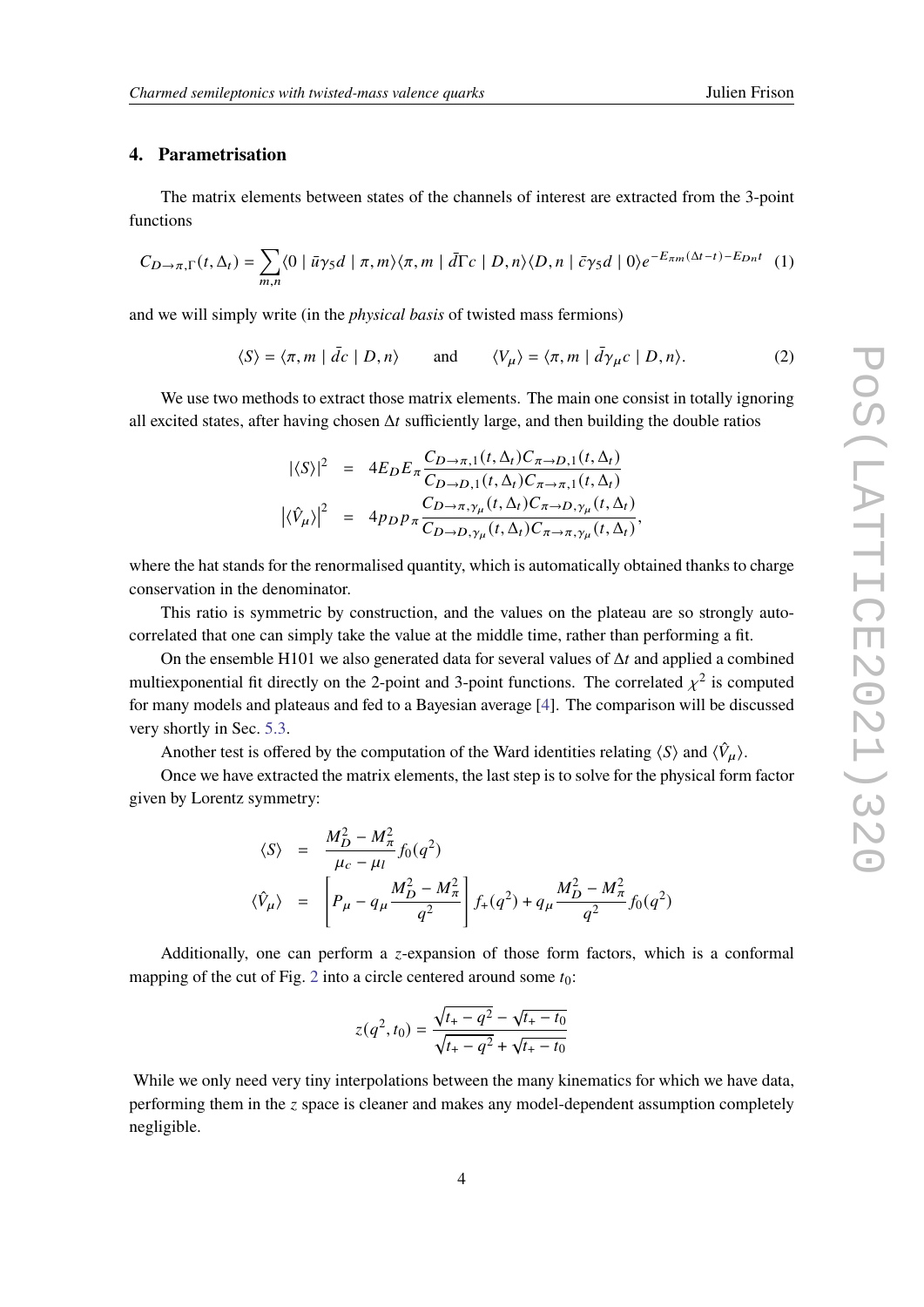<span id="page-4-0"></span>

**Figure 2:** Sketch of the analytical structure on which the *z*-expansion is based.

# **5. Preliminary results**

#### **5.1 Results on a coarse ensemble**

The coarsest ensembles are not only the cheapest but also a great benchmark for the discretisation effects of our mixed action: if either  $O((am_c)^n)$  or  $O((ap)^n)$  terms get out of control, this would first be visible on our coarsest ensembles, where this effect is the largest while the noise is the smallest. The form factors are shown in Fig. [3](#page-4-1) using the double ratio and the largest  $\Delta_t$ .

<span id="page-4-1"></span>

## H101 with  $\Delta t = 2$  fm

**Figure 3:** We represent all the points for which we have a direct computation of form factors for H101, which are a product of the choices of momenta on  $D$  and  $\pi$ . The large number of kinematics make it obvious that our curves are very smooth and any Lorentz-breaking term (which could arise at  $O(a^2)$  or higher) is absent. The value  $z = z_0$  where the curves cross correspond to  $q^2 = 0$ . Despite injecting large momenta to reach this kinematics, the signal did not degrade much.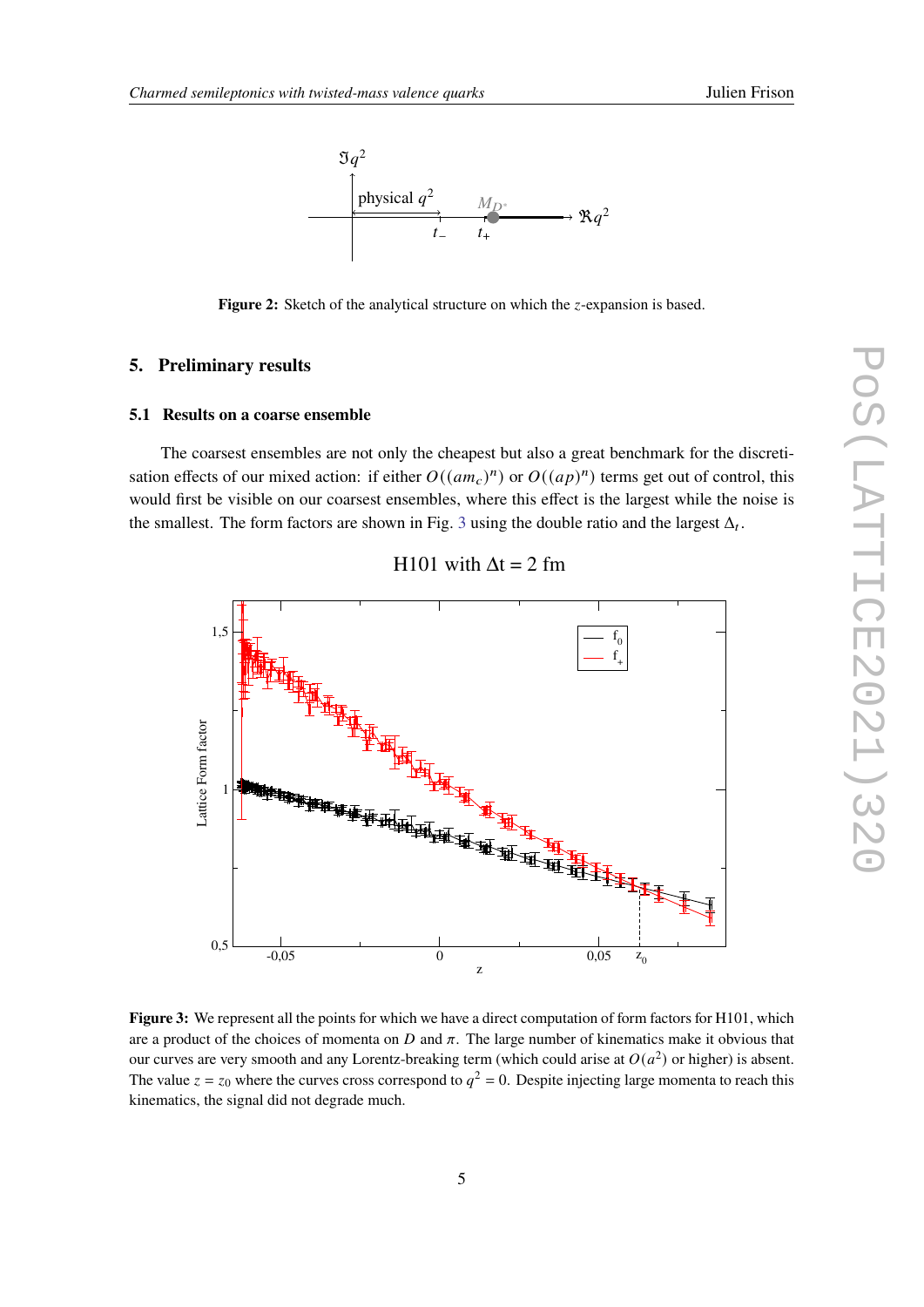#### **5.2 On momentum dependence**

Our use of many momenta was driven by a few considerations: First we did not know whether reaching directly  $q^2 = 0$  would be possible, with good statistics and a good control of discretisation, nor if hypercubic effects [\[6\]](#page-8-4) would need to be dealt with, and we were optimistic about how much can be gained by our contraction strategy which gets  $O(N^2)$  correlators for the cost of  $O(N)$ inversions. Describing the curve directly on the such a dense set also means we are sure we are not introducing any model-dependent error, and allows to exploit all of the available experimental data. It eventually turned out that those points are strongly correlated, as shown in Fig. [4.](#page-5-1)

<span id="page-5-1"></span>

**Figure 4:** Correlation of the form factor  $f_{+}$  (available experimentally) between two values of z called  $z_1$  and  $z<sub>2</sub>$ . This is obtained after some smoothing and re-sampling of the interpolated form factor, at a scale much smaller than the correlation length.

## <span id="page-5-0"></span>**5.3 The choice of time separation**

An inconvenient of our contraction strategy is that the time separation between the two mesons needs to be chosen in advance and cannot be varied without extra inversions. While distance preconditioning and working in a pseudoscalar meson channel reduce the impact of having to choose a large  $\Delta t$  to eliminate excited states, it still has some impact on the precision we can reach. Based first on 2-point runs and then on our first 3-point runs, we discovered that choosing this separation around 2 fm seems to give some reasonable compromise and fit on all lattices. While it is not yet fully clear whether a single-state analysis has a negligible bias with such a  $\Delta t$  or whether a multi-exponential analysis will be needed, this bias is for sure not much greater than our target precision. However, if we reduce  $\Delta t$  below this value, at 1.5 or even 1.3 fm, we get a clear signal of something going wrong: the curves of the form factors are not smooth anymore, the time-dependent contamination of excited states breaks Lorentz symmetry. This is particularly visible on  $\langle V_i \rangle$  and  $f_{+}$  at largish  $q^2$ , and shows striking tensions even when the double ratio still appears to produce plateaus with a good  $\chi^2$ .

We therefore added a new set of runs dedicated to this question, with a minimal set of kinematics but a few  $\Delta t$  and several  $Z_2$  noises. We can determine the value of  $f(0)$  computed with a single of those runs, and view it as a function of  $\Delta t$  in Fig. [5,](#page-6-0) or we can also compare with a combined fit of all 2-point and 3-point functions. This Bayes averaged combined fit is still a work in progress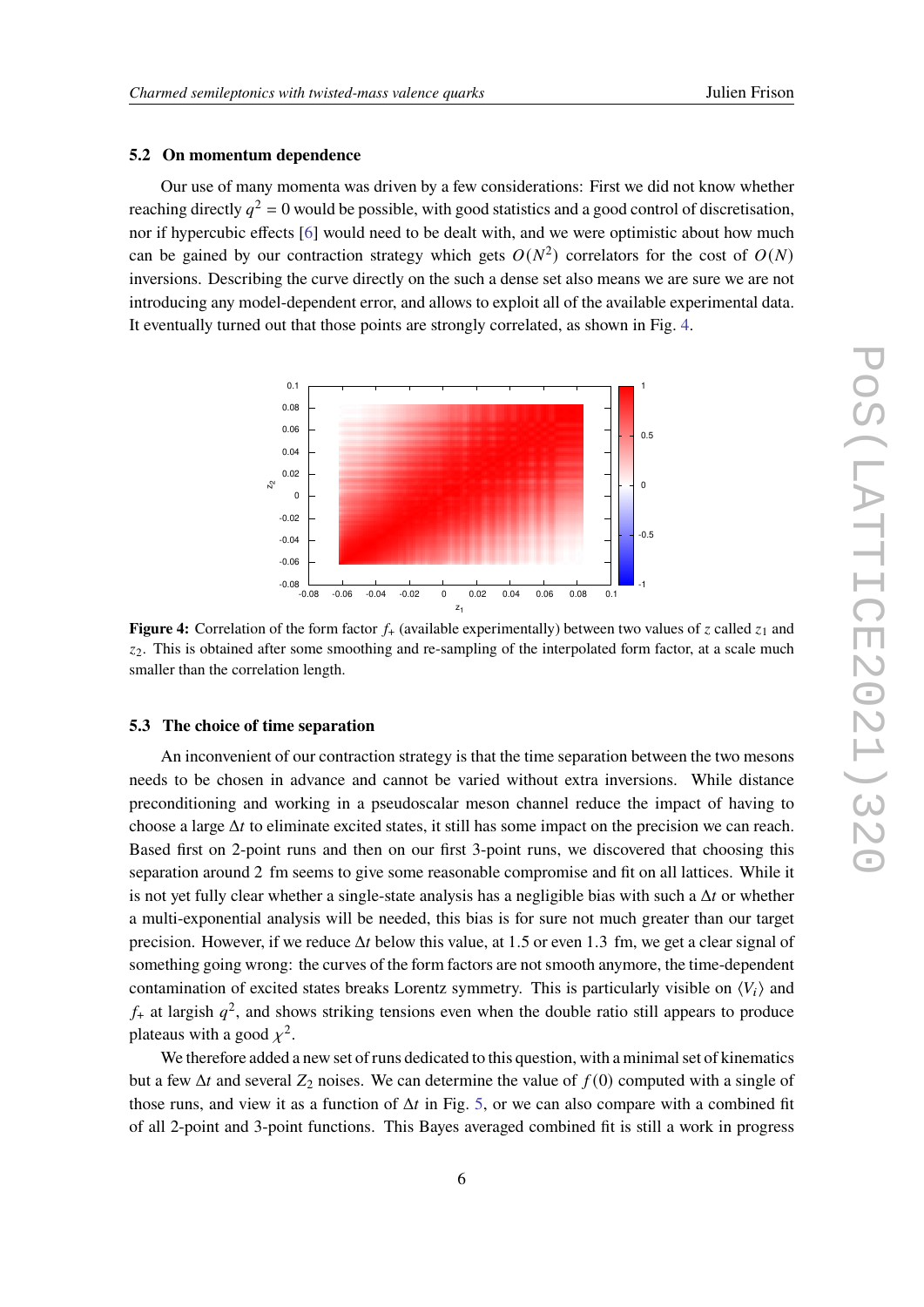<span id="page-6-0"></span>which suffers from some instabilities and poor  $\chi^2$  values, but its preliminary results give interesting indications: it is compatible with most of the large- $\Delta t$  points and prefers single-exponential models, except if including the leftmost red points of Fig. [5](#page-6-0) which do pick some two-exponential models. It also appears to have the potential to reduce the error bars.



Form factors on H101

**Figure 5:** Points show the form factor computed from the double ratio. A small interpolation in  $q^2$  is performed in each case. Those points are correlated since they share the same configurations and have sources and sinks relatively close. Apart from the tension with the last two  $\Delta t$ , a clear tendency is visible which corresponds to the residual  $O(e^{-\Delta E \Delta t/2})$  contamination one would expect. The rightmost red point corresponds to Fig. [3,](#page-4-1) while points with smaller source-sink separations are only used in this dedicated study and are cut from the rest of the analysis.

#### **5.4 Taking the limits**

Now that we have looked in details at what happens for a specific ensemble, we can turn to the continuum limit. As shown in Fig. [6,](#page-7-0) our current preliminary results look very compatible with a linear fit in  $O(a^2)$  at this level of precision, with a  $2\sigma$  signal on the slope. The value at the second coarsest ensemble is already compatible with the continuum limit, and the extrapolation only leads to a moderate increase of the error bars.

Similarly, one can look at the mass dependence in Fig. [7.](#page-8-5) This time we can compare with FLAG results [\[5\]](#page-8-6), keeping in mind however that the continuum limit has not been taken into account. For  $D \to \pi$  we once again get a  $2\sigma$  signal on the slope so that all point are almost compatible within error bars. We observe an increase of the error bars, and part of it could be due to the fact that we need to inject larger momenta, but the main explanation is simply that this point has not yet accumulated the same number of  $Z_2$  noises. For  $D \to K$ , the mass dependence unexpectedly turns out to be more important: we obtain a  $3\sigma$  for the slope and a mediocre  $\chi^2/dof = 2.1$ . While this might only be a statistical fluctuation, this calls for a comparison with other fitting models such as HMChPT, as well as some extra care with finite volume effects (which we can not distentangle given the precision we currently reach).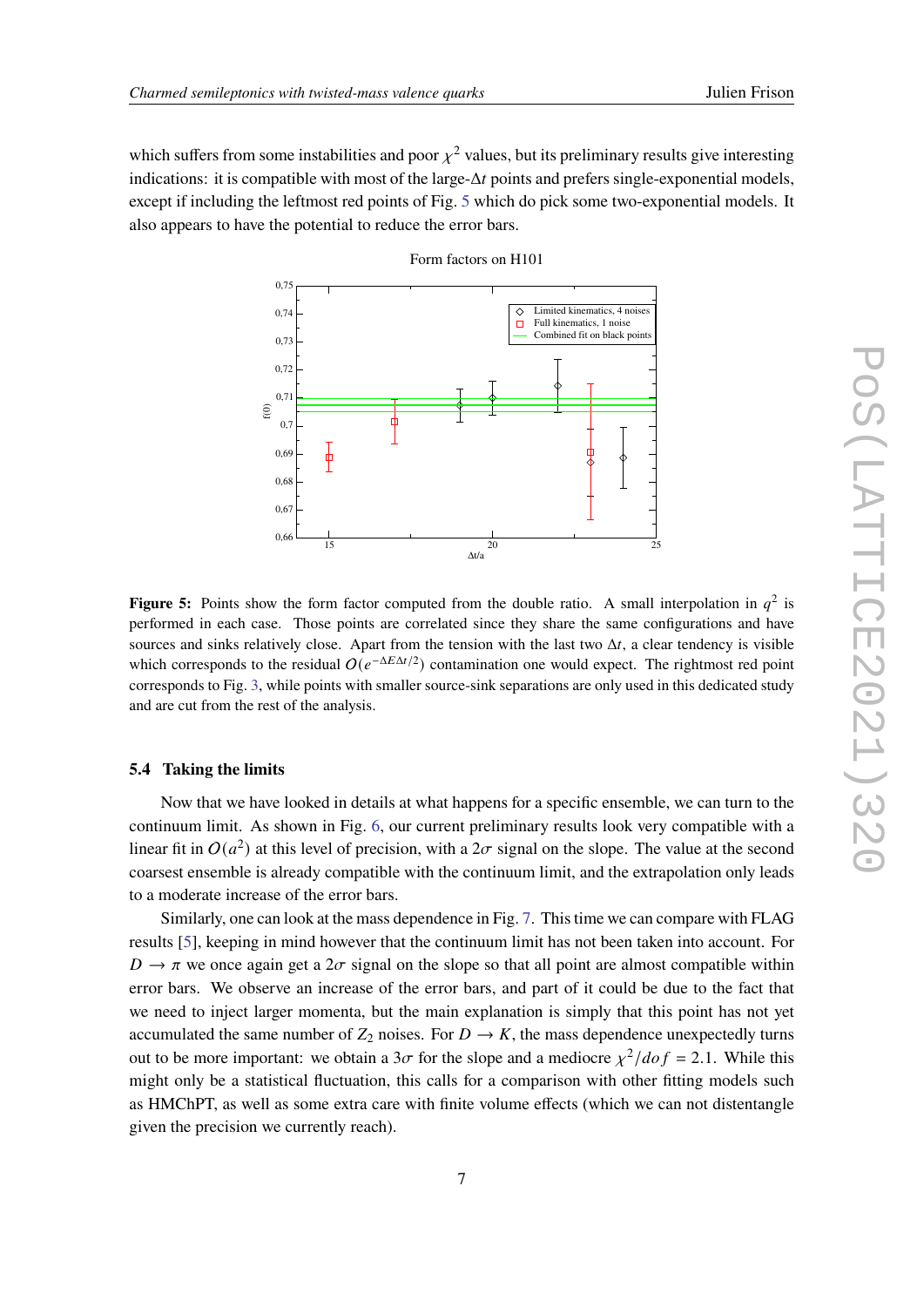<span id="page-7-0"></span>

Continuum limit along symmetric line

**Figure 6:** Subset of results for the particular case on  $m_{ud} = m_s$  and  $q^2 = 0$ . In red the points are corrected for a slight mismatch of the charm mass, to keep  $M_D/M_\pi$  constant. Continuum values are given from a correlated linear fit in  $a^2$  (and  $M_D/M_\pi$ ) with  $\chi^2/dof = 0.37$ (mass correction) or 1.14 (correction ignored).

## **6. Conclusion and perspectives**

We have presented preliminary results for charm semileptonic decays which turn out to give very sensible values, comparable in central value and error bar to what has already been published in the litterature.

The excited states appear to be fully under control once a conservative 2 fm cut is applied to the source-sink separation, but the cost to pay is a decrease in statistical precision. A more elaborate combined fitting method is being developped to improve on that. While, without this cut, excited state contaminations would break Lorentz symmetry, this can be disentangled from the  $O(a^2)$  effects observed by ETMc, which are insignificant with our action.

The discretisation effects are small even at zero squared momentum transfer, where large 3 momenta are injected, and the continuum extrapolation seems to be under control. Nevertheless, future plans include even finer ensembles with  $a = 0.039$  fm.

The mass dependence is relatively mild but might require additional work given the precision we are now reaching. Extra noise hits on H105 are already being computed. We also have results on finer low- $m_{ud}$  ensembles which we chose not to present here because of their currently large error bars.

## **Acknowledgments**

We acknowledge PRACE and RES for giving us access to computational resources at MareNostrum (BSC). We thank CESGA for granting access to Finis Terrae II. More computing resources were also provided by DESY, Zeuthen (PAX cluster). This work is supported by the European Union's